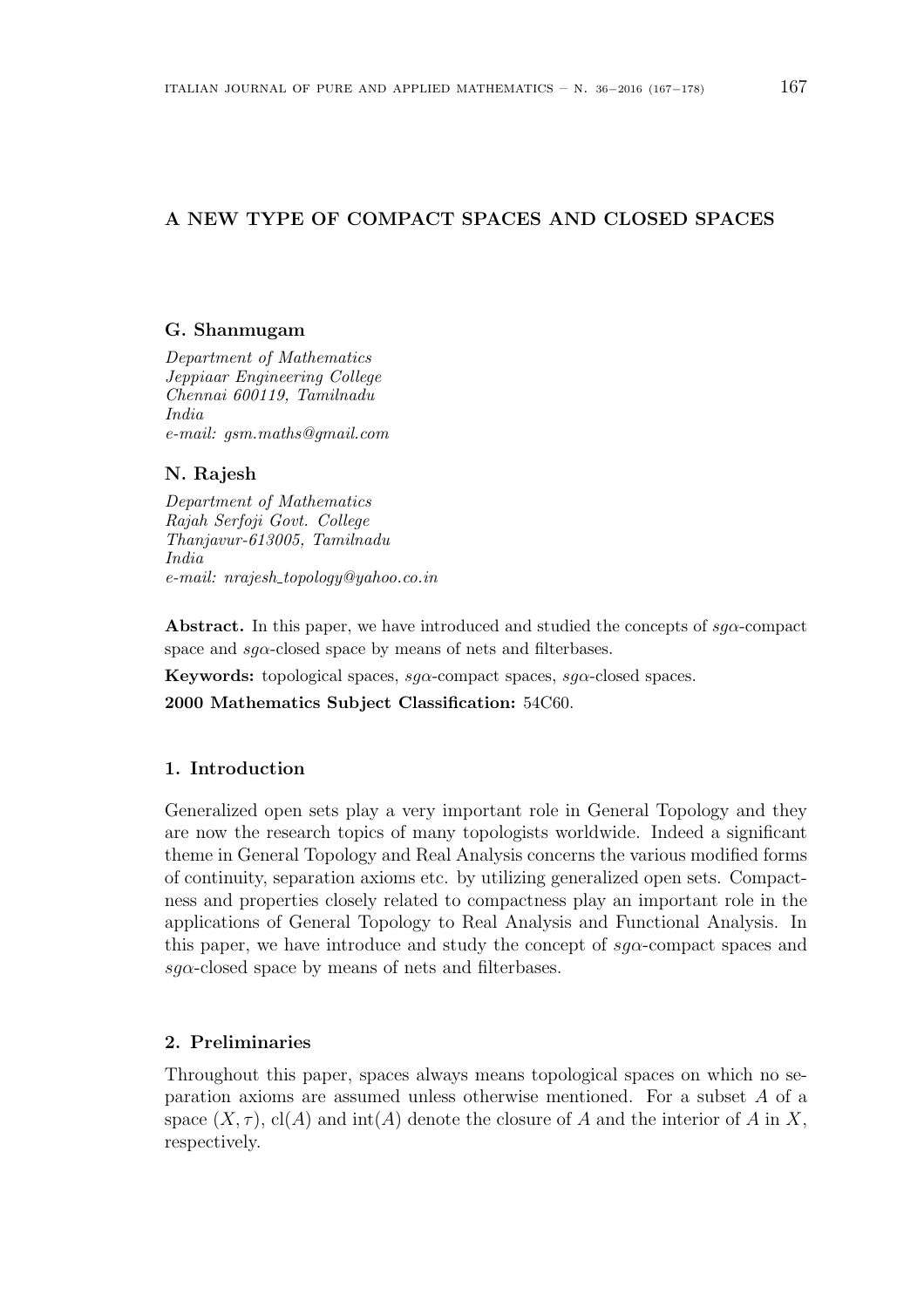**Definition 2.1** A subset A of a space  $(X, \tau)$  is called semi-open [2] (resp.  $\alpha$ -open [3]) if  $A \subset \text{cl(int}(A))$  (resp.  $A \subset \text{int}(\text{cl(int}(A))))$ . The complement of a semiopen (resp.  $\alpha$ -open) set is called a semi-closed (resp.  $\alpha$ -closed) set.

The semi-closure [1] of a subset A of X, denoted by  $s \text{ cl}(A)$  is defined to be the intersection of all semi-closed sets containing A in X. The  $\alpha$ -closure and  $\alpha$ -interior of a set A are similarly defined.

**Definition 2.2** A subset A of a space X is called semi-generalized closed (briefly sga-closed) [4] if  $\alpha$  cl(A)  $\subset U$  whenever  $A \subset U$  and U is semiopen in X. The complement of a sg $\alpha$ -closed set is called a sg $\alpha$ -open set.

**Definition 2.3** Let  $(X, \tau)$  be a topological space and  $E \subseteq X$ . We define the sga-closure [4] of E (briefly  $sg\alpha$  cl(E)) to be the intersection of all  $sg\alpha$ -closed sets sga-crosure [4] or E (priently sgaci(E) to be the intersection of an sga-crosed containing E. In symbols,  $sg\alpha$  cl(E)=  $\bigcap$  {A : E  $\subset$  A and  $A \in sg\alphaC(X, \tau)$  }.

The family of all sq $\alpha$ -open (sq $\alpha$ -closed) sets of  $(X, \tau)$  is denoted by sq $\alpha O(X)$ (sq $\alpha C(X)$ ). The family of all sq $\alpha$ -open (sq $\alpha$ -closed) sets of  $(X, \tau)$  containing a point  $x \in X$  is denoted by  $sq\alpha O(X, x)$  ( $sq\alpha C(X, x)$ ).

**Proposition 2.4** [4] Let  $(X, \tau)$  be a topological space and  $E \subset X$ . The following properties are hold:

- (i) sg $\alpha$  cl(E) is the smallest sg $\alpha$ -closed set containing E;
- (ii) E is sg $\alpha$ -closed if and only if  $sg\alpha$  cl(E) = E.

**Definition 2.5** [4] Let  $(X, \tau)$  be a topological space and  $E \subset X$ . We define the sg $\alpha$ -interior of E (briefly sg $\alpha$  int(E)) to be the union of all sg $\alpha$ -open sets contained in E.

**Definition 2.6** The sq $\alpha$ - $\theta$ -closure [6] of A, denoted by sq $\alpha$  cl<sub> $\theta$ </sub>(A), is defined to be the set of all  $x \in X$  such that  $A \cap sqa \text{ } cl(U) \neq \emptyset$  for every  $sq\alpha$ -open set U containing x. A subset A is called  $sq\alpha$ - $\theta$ -closed [6] if and only if  $A = sq\alpha$  cl<sub> $\theta$ </sub>(A). The complement of  $sq\alpha$ -θ-closed set is called  $sq\alpha$ -θ-open. A subset S of a topological space  $(X, \tau)$  is said to be sg $\alpha$ -regular [6] if it is sg $\alpha$ -open and sg $\alpha$ -closed.

The family of all sq $\alpha$ -regular (resp. sq $\alpha$ -open, sq $\alpha$ -closed) sets of  $(X, \tau)$  is denoted by  $sg\alpha R(X)$  (resp.  $sg\alpha O(X)$ ,  $sg\alpha C(X)$ ). The family of all  $sg\alpha$ -regular (resp. sga-open, sga-closed) sets of  $(X, \tau)$  containing a point  $x \in X$  is denoted by  $sg\alpha R(X, x)$  (resp.  $sg\alpha O(X, x)$ ,  $sg\alpha C(X, x)$ ).

#### 3.  $sq\alpha$ -compact spaces

**Definition 3.1** Let  $(X, \tau)$  be a topological space. A class  $\{G_i\}$  of sg $\alpha$ -open subsets of X is said to be  $sq\alpha$ -open cover of X if each point in X belongs to subsets of  $\Lambda$  is said to<br>atleast one  $G_i$  that is  $\bigcup$ i  $G_i = X$ .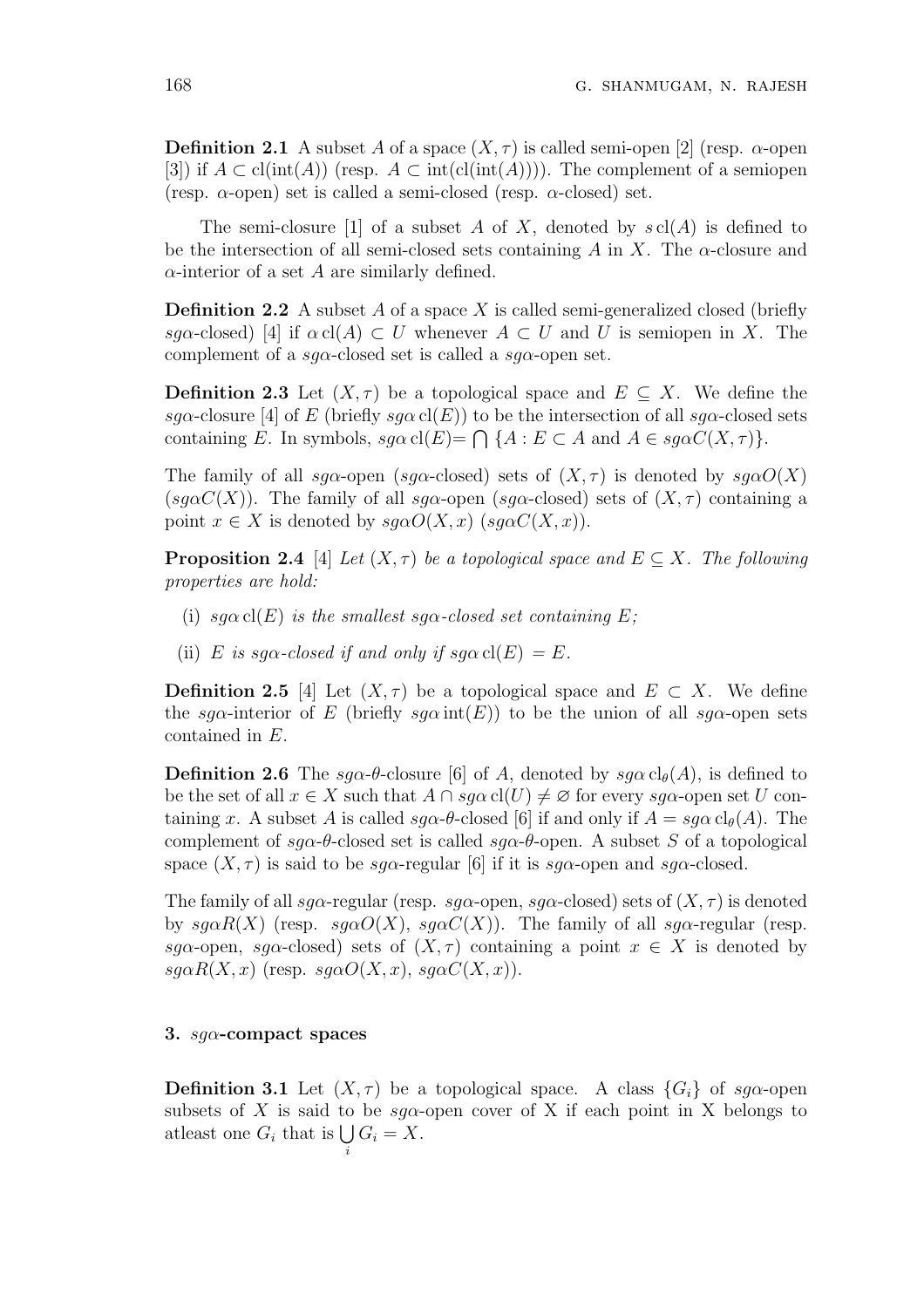**Definition 3.2** A subset K of a nonempty set X is said to be  $sq\alpha$ -compact relative to  $(X, \tau)$  if every cover of K by sets of  $sq\alpha O(X)$  has a finite subcover. We say that  $(X, \tau)$  is sg $\alpha$ -compact if X is sg $\alpha$ -compact.

It is clear that every  $sq\alpha$ -compact space is compact. But the converse is not always true as it can be seen from the following example.

**Example 3.3** Let  $X$  be the set of real numbers endowed with the cofinite topology. The topological space X is clearly compact. The collection of all  $sq\alpha$ -open sets in  $X$  is precisely the power set of  $X$ . Hence the topological space  $X$  is not  $sq\alpha$ -compact.

We will give several characterizations of the  $sg\alpha$ -compact spaces. The first characterization makes use of the finite intersection condition.

Theorem 3.4 The following statements are equivalent for any topological space  $(X,\tau)$ :

- (i) X is sq $\alpha$ -compact.
- (ii) Given any family  $\mathcal F$  of sg $\alpha$ -open sets, if no finite subfamily of  $\mathcal F$  covers X, then  $F$  does not cover X.
- (iii) Given any family F of sq $\alpha$ -closed sets, if F satisfies the finite intersection Given any jamuy  $\mathcal{F}$  of syd-closed.<br>condition, then  $\bigcap \{A : A \in \mathcal{F}\}\neq \emptyset$ .
- (iv) Given any family  $\mathcal F$  of subsets of X, if  $\mathcal F$  satisfies the finite intersection Given any jamily  $\mathcal{F}$  of subsets  $\partial f \times f$ ,  $\partial f$ <br>condition, then  $\bigcap \{sg\alpha \operatorname{cl}(A) : A \in \mathcal{F}\}\neq \emptyset$ .

**Proof.** (i)  $\Leftrightarrow$  (ii) and (ii)  $\Leftrightarrow$  (iii) are obivious. (iii)  $\Rightarrow$  (iv): If  $\mathcal{F} \subset P(X)$  satisfies the finite intersection condition, then  $\cap$ {sg $\alpha$  cl(A) :  $A \in \mathcal{F}$ } is a family of sg $\alpha$ closed sets, which obviously satisfies the finite intersection condition. (iv)  $\Rightarrow$  (iii) Follows from the fact that  $A = b \, cl(A)$  for every sq $\alpha$ -closed set A.  $\blacksquare$ 

**Definition 3.5** A point  $x \in X$  is said to be sga-cluster point of a net  $\{x_\alpha\}_{\alpha \in \Delta}$ if  $\{x_\alpha\}_{\alpha\in\Delta}$  is frequently in every sg $\alpha$ -open set containing x. We denote by sg $\alpha$ - $\text{cp}\{x_{\alpha}\}_{{\alpha}\in\Delta}$  the set of all sg $\alpha$ -cluster points of a net  $\{x_{\alpha}\}_{{\alpha}\in\Delta}$ .

**Theorem 3.6** The set of all sqx-cluster points of an arbitrary net in X is sqxclosed.

**Proof.** Let  $\{x_{\alpha}\}_{{\alpha\in\Delta}}$  be a net in X. Set  $A = sg\alpha - cp\{x_{\alpha}\}_{{\alpha\in\Delta}}$ . Let  $x \in X\backslash A$ . Then there exists a sg $\alpha$ -open set  $U_x$  containing x and  $\alpha_x \in \Delta$  such that  $X_{\beta} \notin U_x$ whenever  $\beta \in \Delta$ ,  $\beta \ge \alpha_x$ . It turns out that  $U_x \subset X \backslash A$ , hence  $x \in sg\alpha$  int $(X \backslash A) =$  $X\geqslant g\alpha$  cl(A). This shows that  $sg\alpha$  cl(A)  $\subset$  A; hence A is  $sg\alpha$ -closed.

**Theorem 3.7** A topological space X is sg $\alpha$ -compact if and only if each net  $\{x_{\alpha}\}_{{\alpha\in\Delta}}$ in X, has atleast one sq $\alpha$ -cluster point.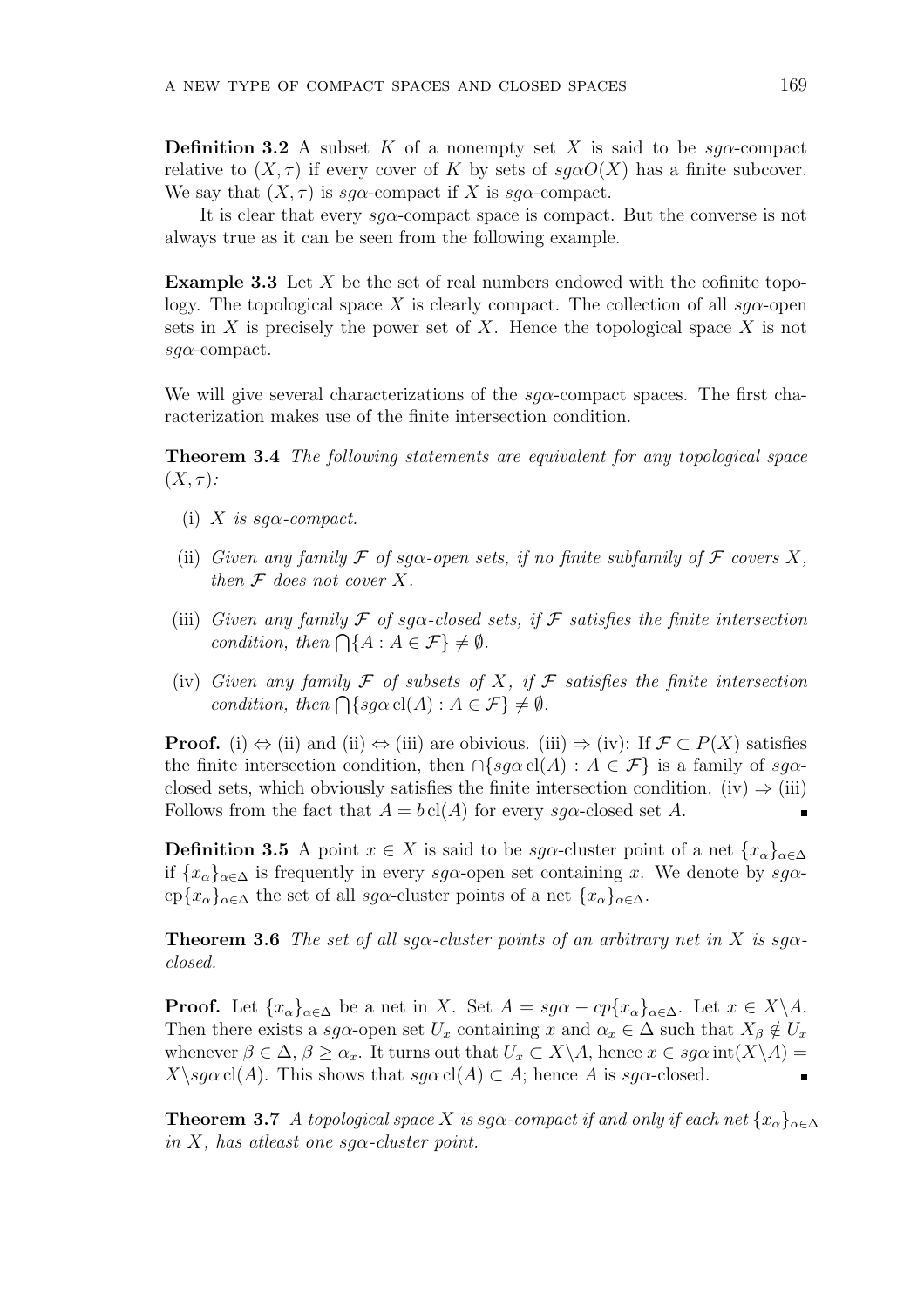**Proof.** Let X be a sg $\alpha$ -compact space. Assume that there exist some net  $\{x_{\alpha}\}_{{\alpha\in\Delta}}$ in X such that  $sg\alpha$ -cp $\{x_\alpha\}_{\alpha\in\Delta}$  is empty. Then for every  $x \in X$ , there exist  $U(x) \in sg\alpha O(X, x)$  and  $\alpha(x) \in \Delta$ , such that  $x_{\beta} \notin U(x)$  whenever  $\beta \geq \alpha(x)$ ,  $\beta \in \Delta$ . Then the family  $\{U(x) : x \in X\}$  is a cover of X by sg $\alpha$ -open sets and has a finite subcover, say,  $\{U_k : k = 1, 2, ..., n\}$  where  $U_k = U(x_k)$  for  $k =$ 1,2,...,n,  $\{x_k : k = 1, 2, ..., n\}$ . Let us take  $\alpha \in \Delta$  such that  $\alpha \geq \alpha(x_k)$  for all  $k \in \{1, 2, ..., n\}$ . For every  $\beta \in \Delta$  such that  $\beta \geq \alpha$  we have,  $x_{\beta} \notin U_k$ ,  $k =$ 1, 2,...,n, hence  $x_{\beta} \notin X$ , which is a contradiction. Conversely, if X is not  $sg\alpha$ compact, there exists  $\{U_i : i \in I\}$  a cover of X by sg $\alpha$ -open sets, which has no finite subcover. Let  $P(I)$  be the family of all finite subsets of I. Clearly,  $(P(I), \subseteq)$ is a directed set. For each  $J \in \mathcal{I}$ . we may choose  $x_j \in X \setminus \bigcup \{U_i : i \in J\}$ . Let us consider the net  $\{x_j\}_{j\in P(I)}$ . By hypothesis, the set  $sg\alpha$ -cp $\{x_j\}_{j\in P(I)}$  is nonempty. Let  $x \in sg\alpha$ -cp $\{x_j\}_{j\in P(I)}$  and let  $i_0 \in I$  such that  $x \in U_{i0}$ . By the definition of sga-cluster point, for each  $J \in P(I)$  there exist  $J^* \in P(I)$  such that  $J \subset J^*$  and  $x_j^* \in U_{i0}$ . For  $J = \{i_0\}$ , there exists  $J^* \in P(I)$  such that  $i_0 \in J^*$  and  $x_j^* \in U_{i0}$ . But  $x_j^* \in X \setminus \bigcup \{U_i : i \in J^*\} \subset X \setminus U_{i_0}$ . The contradiction we obtained shows that X is  $sg\alpha$ -compact.

In the following, we will give a characterization of  $sq\alpha$ -compact spaces by means of filterbases.

Let us recall that a nonempty family  $\mathcal F$  of subsets of X is said to be a filterbase on X if  $\emptyset \notin \mathcal{F}$  and each intersection of two members of  $\mathcal{F}$  contains a third member of  $\mathcal F$ . Notice that each chain in the family of all filterbase on X (ordered by inclusion) has an upper bound, for example, the union of all members of the chain. Then, by Zorn's Lemma, the family of all filterbases on X has atleast one maximal element. Similarly, the family of all filterbases on X containing a given filterbase  $\mathcal F$  has at least one maximal element.

**Definition 3.8** A filterbase  $\mathcal F$  on a topological space X is said to be:

- (i) sg $\alpha$ -converge to a point  $x \in X$  if for each sg $\alpha$ -open set U containing x, there exists  $B \in \mathcal{F}$  such that  $B \subset U$ .
- (ii) sq $\alpha$ -accumulate at  $x \in X$  if  $U \cap B \neq \emptyset$  for every sq $\alpha$ -open set U containing x and every  $B \in \mathcal{F}$ .

**Remark 3.9** A filterbase  $\mathcal{F}$  sg $\alpha$ -accumulate at x if and only if  $x \in \mathcal{F}$  $\overline{a}$  $\{sg\alpha \operatorname{cl}(B):$  $B \in \mathcal{F}$ . Clearly, if a filterbase  $\mathcal{F}$  sq $\alpha$ -converges to  $x \in X$ , then  $\mathcal{F}$  sq $\alpha$ -accumulates at x.

**Lemma 3.10** If a maximal filterbase  $\mathcal{F}$  sq $\alpha$ -accumulate at  $x \in X$ , then  $\mathcal{F}$  sq $\alpha$ converges to x.

**Proof.** Let F be a maximal filterbase which sg $\alpha$ -accumulate at  $x \in X$ . If F does not sg $\alpha$ -converges to x, then there exists a sg $\alpha$ -open set  $U_0$  containing x such that  $U_0 \cap B \neq \emptyset$  and  $(X \setminus U_0) \cap B \neq \emptyset$  for every  $B \in \mathcal{F}$ . Then  $\mathcal{F} \cup \{U_0 \cap B : B \in \mathcal{F}\}\$ is a filterbase which strictly contains  $\mathcal{F}$ , which is a contradiction.  $\blacksquare$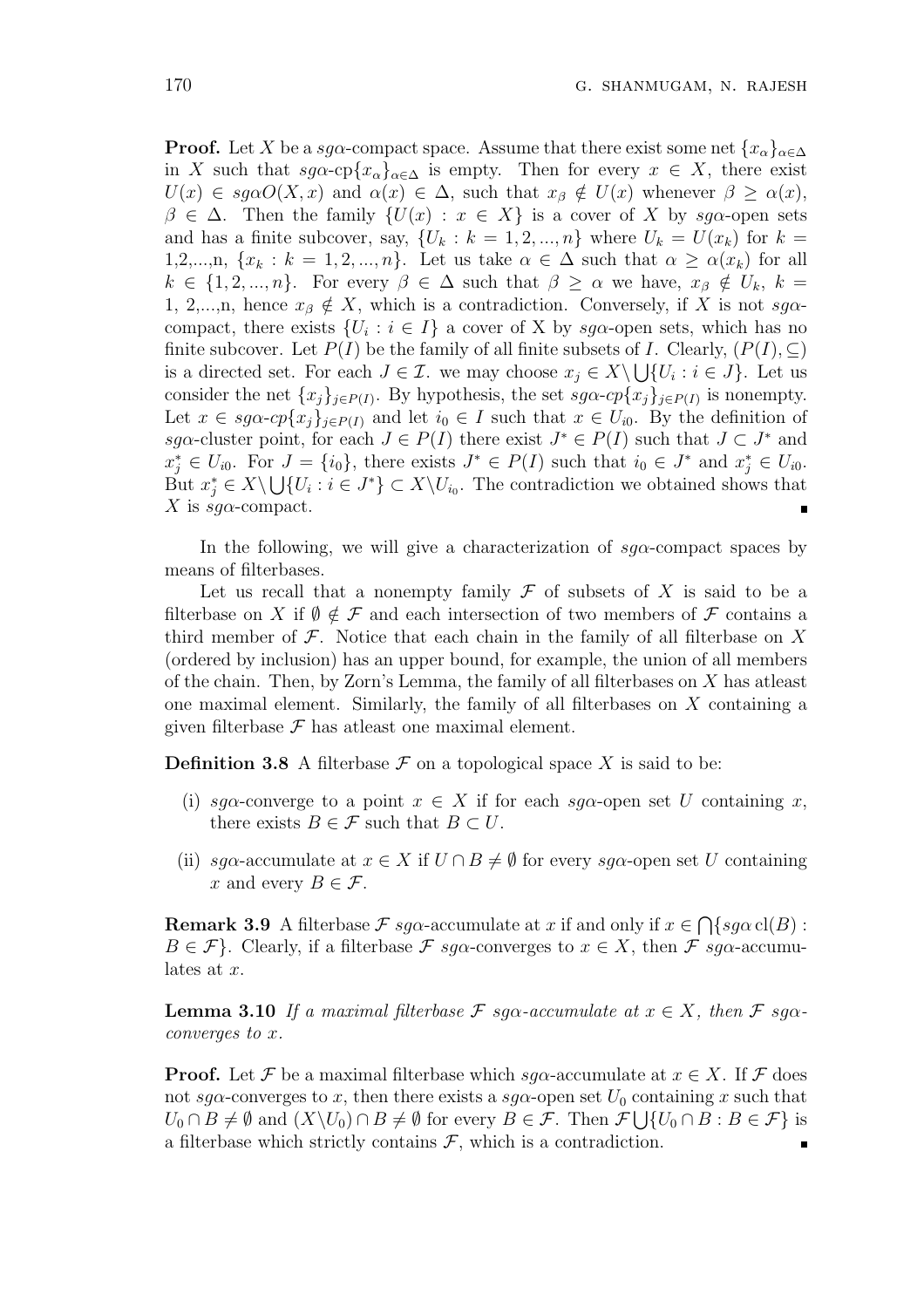**Theorem 3.11** For a topological space X, the following statements are equivalent:

- (i) X is sq $\alpha$ -compact;
- (ii) Every maximal filterbase sq $\alpha$ -converges to some point of X;
- (iii) Every filterbase sq $\alpha$ -accumulates at some point of X.

**Proof.** (i)  $\Rightarrow$  (ii): Let  $\mathcal{F}_0$  be a maximal filterbase on X. Suppose that  $\mathcal{F}_0$  does not sg $\alpha$ -converge to any point of X. Then, by Lemma 3.10,  $\mathcal{F}_0$  does not sg $\alpha$ accumulate at any point of X. For each  $x \in X$ , there exists a sg $\alpha$ -open set  $U_x$ containing x and  $B_x \in \mathcal{F}_0$  such that  $U_x \cap B_x = \emptyset$ . The family  $\{U_x : x \in X\}$  is a cover of X by sg $\alpha$ -open sets. By (i), there exists a finite subset  $\{x_1, x_2, ..., x_n\}$ of X such that  $X = \bigcup \{U_{x_k} : k = 1, 2, ..., n\}$ . Since  $\mathcal{F}_0$  is a filterbase, there exists  $B_0 \in \mathcal{F}_0$  such that  $B_0 \subset \bigcap \{B_{x_k} : k = 1, 2, ..., n\} = X \setminus \bigcup \{U_{x_k} : k = 1, 2, ..., n\},\$ hence  $B_0 = \emptyset$ . This is a contradiction. (ii)  $\Rightarrow$  (iii): Let F be a filterbase on X. There exists a maximal filterbase  $\mathcal{F}_0$  such that  $\mathcal{F} \subset \mathcal{F}_0$ . By (ii),  $\mathcal{F}_0$  sg $\alpha$ converges to some point  $x_0 \in X$ . Let  $B \in \mathcal{F}$ . For every  $U \in \text{sg}\alpha O(X, x_0)$ , there exists  $B_U \in \mathcal{F}_0$  such that  $B_U \subset U$ , hence  $U \cap B \neq \emptyset$ , since it contains the member  $B_U \cap B$  of  $\mathcal{F}_0$ . This shows that  $\mathcal{F}$  sq $\alpha$ -accumulates at  $x_0$ . (iii)  $\Rightarrow$  (i): Let  $\{V_i : i \in I\} = \emptyset$  be any family of sg $\alpha$ -closed sets such that  $\bigcap \{V_i : i \in I\} = \emptyset$ . Let  $\{v_i : i \in I\} = \emptyset$  be any lamity of sga-closed sets such that  $\bigcap \{v_i : i \in I\} = \emptyset$ .<br>We shall prove that there exists a finite subset  $I_0$  of I such that  $\bigcap \{V_i : i \in I\}$ . By Theorem 3.4, this implies (i). Let  $P(I)$  be the family of finite subsets of I. Assume that  $\overline{a}$ 

$$
\bigcap \{V_i : i \in J\} = \emptyset \text{ for every } J \in P(I). \tag{*}
$$

 $\tilde{\phantom{a}}$ Then the family  $\mathcal{F} = \{$  $\{V_i : i \in J\} : J \in P(I)\}$  is a filterbase on X. By (iii), F sg $\alpha$ -accumulates to some point  $x_0 \in X$ . Since  $\{X \setminus V_i : i \in I\}$  is a cover of X, there exists  $i_0 \in I$  such that  $x_0 \in X \backslash V_{i_0}$ . Then  $X \backslash V_{i_0}$  is a sg $\alpha$ -open set containing  $x_0, V_{i_0} \in \mathcal{F}$  and  $(X \setminus V_{i_0}) \cap V_{i_0} = \emptyset$ . This is a contradiction with the fact that  $\mathcal{F}$ sg $\alpha$ -accumulates at  $x_0$  shows that  $(*)$  is false.  $\blacksquare$ 

**Definition 3.12** A point x in a topological space X is said to be a sqq-complete accumulation point of a subset A of X if  $n(S \cap A) = n(S)$  for each  $A \in sq\alpha O(X, x)$ , where  $n(S)$  denotes the cardinality of S.

**Definition 3.13** In a topological space  $(X, \tau)$ , a point x is said to be a sqq-adherent point of a filterbase  $\mathcal F$  on X if it lies in the sq $\alpha$ -closure of all sets of  $\mathcal F$ .

**Theorem 3.14** A topological space  $(X, \tau)$  is sqx-compact if and only if each infinite subset of X has a sq $\alpha$ -complete accumulation point.

**Proof.** Let the topological space  $(X, \tau)$  be sqq-compact and A an infinite subset of X. Let K be the set of all points x in X which are not  $sg\alpha$ -complete accumulation points of S. Now it is obvious that for each point  $x$  in  $K$ , we are able to find  $U(x) \in sq\alpha O(X, x)$  such that  $n(A \cap U(x)) \neq n(S)$ . If K is the whole space X, then  $\mathcal{F} = \{U(x)x \in X\}$  is a sg $\alpha$ -cover of X. By hypothesis, X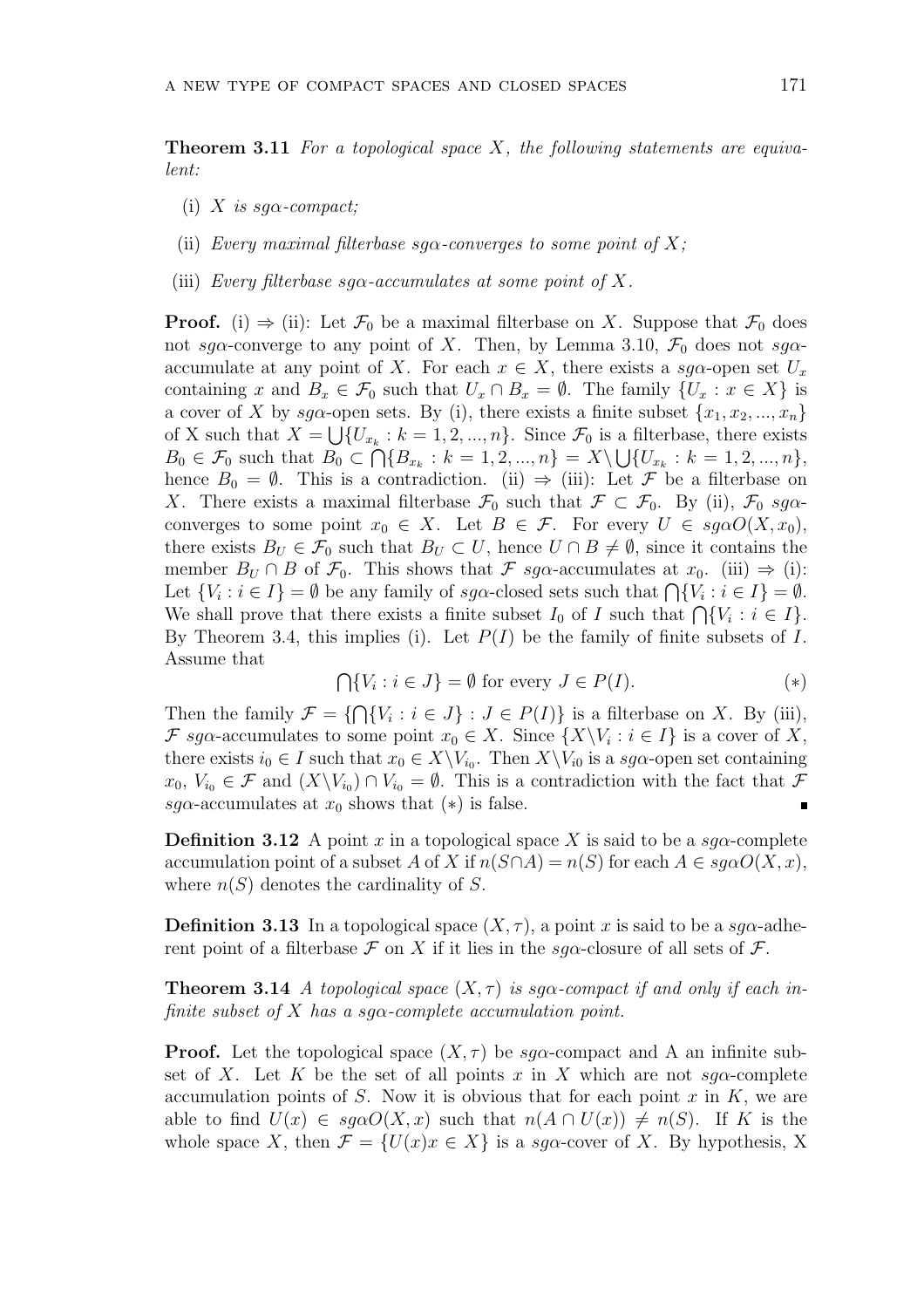is sga-compact. So, there exists a finite subcover  $\mathcal{G} = \{U(x_i) : i = 1, 2, ..., n\},\$ such that  $A \subset \bigcup \{U(x_i) \cap A : i = 1, 2, ..., n\}$ . Then  $n(S) = \max \{n(U(x_i) \cap A) :$  $i = 1, 2, ..., n$  which does not agree with what we assumed. This implies that A has a sq $\alpha$ -complete accumulation point. Conversely, assume that X is not sg $\alpha$ -compact and that every infinite subset A of X has a sg $\alpha$ -complete accumulation point in X. It follows that there exists a sg $\alpha$ -cover S with no finite subcover. Set  $\alpha = \min\{n(\Psi): \Psi \subset \mathcal{S}$ , where  $\Psi$  is a sg $\alpha$ -cover of X. Fix subcover. Set  $\alpha = \min\{n(\Psi) : \Psi \subset S$ , where  $\Psi$  is a sga-cover of  $\Lambda$ . Fix  $\Psi = S$  for which  $n(\Psi) = \alpha$  and  $\bigcup\{U : U \in \Psi\} = X$ . Then, by hypothesis  $\alpha \geq n(N)$ , where N denotes the set of all natural numbers. By well-ordering of Ψ by some minimal well-ordering "∼", suppose that U is any member of Ψ. By minimal well-ordering "∼" we have  $n({V : V \in \Psi, V \sim U}) < n({V : V \in \Psi}).$ Since  $\Psi$  cannot have any subcover with cardinality less than  $\alpha$ , then for each  $U \in \Psi$  we have  $X \neq \bigcup \{V; V \in \Psi, V \sim U\}$ . For each  $U \in \Psi$ , choose a point  $x(U) \in X \setminus \bigcup \{V \cup \{x(V)\}; V \in \Psi, V \sim U\}\big)$ . We are always able to do this if not one can choose a cover of smaller cardinality from  $\Psi$ . If  $H = \{x(U) : U \in \Psi\}$ , then to finish the proof we will show that H has no  $sq\alpha$ -complete accumulation point in X. Suppose  $z \in X$ . Since  $\Psi$  is a sg $\alpha$ -cover of X, z is a point of some set, say W in  $\Psi$ . By the fact that  $U \sim W$ , we have  $x(U) \in W$ . It follows that  $T = \{U : U \in \Psi \text{ and } x(U) \in W\} \subset \{V : V \in \Psi, V \sim W\}.$  But  $n(T) < \alpha$ . Therefore,  $n(H \cap W) < \alpha$ . But  $n(H) = \alpha \geq n(N)$ . Since for two distinct points U and W in  $\Psi$ , we have  $x(U) \neq x(W)$ . This means that H has no sg $\alpha$ -complete accumulation point in X, which contradicts our assumption. Therefore X is  $sq\alpha$ compact.

**Theorem 3.15** For a topological space  $(X, \tau)$ , the following statements are equivalent:

- (i) X is sq $\alpha$ -compact;
- (ii) Every net in X with a well-ordered directed set as its domain sq $\alpha$ -accumulates to some point of X.

**Proof.** (i)  $\Rightarrow$  (ii): Suppose that X is sg $\alpha$ -compact and  $A = \{x_\alpha : \alpha \in \Delta\}$  a net with a well-ordered directed set  $\Delta$  as domain. Assume that A has no sg $\alpha$ adherent point in X. Then for each  $x \in X$ , there exists  $V(x) \in sg\alpha O(X, x)$ and an  $\alpha(x) \in \Delta$  such that  $V(x) \cap \{x_\alpha : \alpha \geq \alpha(x)\} = \emptyset$ . This implies that  ${x<sub>\alpha</sub> : \alpha \ge \alpha(x)}$  is a subset of  $X\Y(x)$ . Then the collection  $\mathcal{F} = \{V(x) : x \in X\}$ is a sg $\alpha$ -open cover of X. Since X is sg $\alpha$ -compact, F has a finite subfamily  ${V_{xi}: i = 1, 2, ..., n}$  such that  $X =$  $\binom{n}{k}$  $i=1$  ${V(x_i) : i = 1, 2, ..., n}.$  Suppose that the corresponding elements of  $\Delta$  are  $\{\alpha(x_i)\}\)$ , where  $i = 1, 2, ..., n$ . Since  $\Delta$  is well-ordered and  $\{\alpha(x_i): i = 1, 2, ..., n\}$  is finite, the largest element of  $\{\alpha(x_i)\}\$ exists. Suppose it is  $\{\alpha(x_i)\}\$ . Then for  $\beta \geq \{\alpha(x_i)\}\$ , we have  $\{x_\delta : \delta \geq \beta\} \subset$  $\frac{n}{2}$  $i=1$  $\{X\backslash V(x_i)\}=X\backslash$  $\sum_{n=1}^{\infty}$  $i=1$  $V(x_i) = \emptyset$ , which is impossible. This shows that A has at least one sq $\alpha$ -adherent point in X. (ii)  $\Rightarrow$  (i): Now, it is enough to prove that each infinite subset has a  $sg\alpha$ -complete accumulation point by utilizing Theorem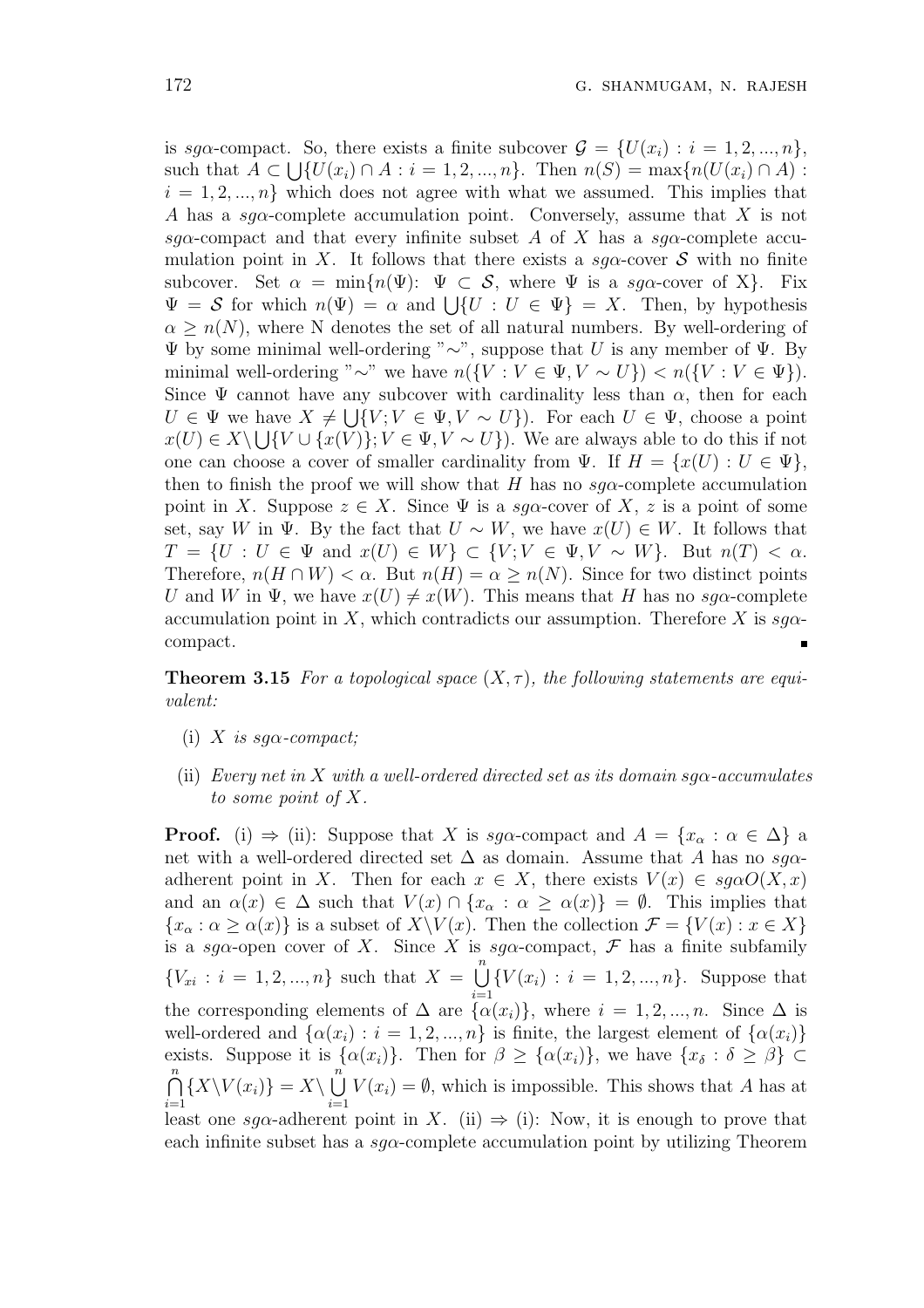3.14. Suppose that  $S$  is an infinite subset of  $X$ . According to Zorn's Lemma, the infinite set  $S$  can be well-ordered. This means that we can assume  $S$  to be a net with a domain which is a well-ordered index set. It follows that S has a sg $\alpha$ -adherent point z. Therefore, z is a sg $\alpha$ -complete accumulation point of S. This shows that X is  $sq\alpha$ -compact.

**Theorem 3.16** A topological space X is sq $\alpha$ -compact if and only if each family of sq $\alpha$ -closed subsets of X with the finite intersection property has a nonempty intersection.

Proof. Straightforward.

**Theorem 3.17** A topological space X is sqq-compact if and only if each filterbase in X has at least one sq $\alpha$ -adherent point.

**Proof.** Suppose that X is  $sg\alpha$ -compact and  $\mathcal{F} = \{F_{\alpha} : \alpha \in \Delta\}$  a filterbase in it. Since all finite intersections of  $\mathcal{F}_{\alpha}$ 's are nonempty, it follows that all finite intersection of  $sg\alpha \, \text{cl}(F_\alpha)$ 's are also nonempty. Now, it follows from Theorem intersection of  $sg\alpha$  cl( $F_{\alpha}$ ) s are also nonempty. Now, it follows from Theorem<br>3.15 that  $\bigcap sg\alpha$  cl( $F_{\alpha}$ )  $\neq \emptyset$ . This implies that  $\mathcal F$  has at least one  $sg\alpha$ -adherent α∈∆ point. Now suppose  $\mathcal F$  is a family of  $sg\alpha$ -closed sets. Let each finite intersection be nonempty. The sets  $F_{\alpha}$  with their finite intersection establish a filterbase  $\mathcal{F}_{\alpha}$ . Therefore, F sg $\alpha$ -accumulates to some point  $z \in X$ . It follows that  $z \in \bigcap F_{\alpha}$ . α∈∆ Now, we have by Theorem 3.15 X is  $sq\alpha$ -compact.

**Theorem 3.18** A topological space X is sg $\alpha$ -compact if and only if each filterbase on X with at least one sq $\alpha$ -adherent point is sq $\alpha$ -convergent.

**Proof.** Suppose that X is  $sq\alpha$ -compact,  $x \in X$  and F is a filterbase on X. The sga-adherence of F is a subset of  $\{x\}$ . Then the sga-adherence of F is equal to  ${x}$  by Theorem 3.15. Assume that there exists  $V \in sg\alphaO(X, x)$  such that for all  $F \in \mathcal{F}$ ,  $F \cap (X \backslash V) \neq \emptyset$ . Then  $\Psi = \{F \backslash V : F \in \mathcal{F}\}$  is a filterbase on X. It follows that the sg $\alpha$ -adherence of  $\Psi$  is nonempty. However,  $\bigcap$  sg $\alpha$  cl(F\V) =  $\overline{a}$  $F \in \mathcal{F}$ (  $sg\alpha \, \text{cl}(F)$ )  $\cap$   $(X\backslash V) = \{x\} \cap (X\backslash V) = \emptyset$ , a contradiction. Hence for each  $F \in \mathcal{F}$  $V \in sqaO(X, x)$ , there exists an  $F \in \mathcal{F}$  with  $F \subset V$ . This shows that  $\mathcal{F} sqa$ converges to x. To prove the converse, it suffices to show that each filterbase in  $X$ has at least one sg $\alpha$ -accumulation point. Assume that  $\mathcal F$  is a filterbase on X with no sg $\alpha$ -adherent point. By hypothesis,  $\mathcal F$  sg $\alpha$ -converges to some point  $z \in X$ . Suppose  $F_{\alpha}$  is an arbitrary element of  $\mathcal{F}$ . Then for each  $V \in sg\alpha O(X, x)$ , there exists  $F_{\beta} \in \mathcal{F}$  such that  $F_{\beta} \subset V$ . Since  $\mathcal{F}$  is a filterbase, there exists a  $\gamma$  such that  $F_{\gamma} \subset F_{\alpha} \cap F_{\beta} \subset F_{\alpha} \cap V$ , where  $F_{\alpha} \neq \emptyset$ . This means that  $F_{\alpha} \cap V \neq \emptyset$  for every  $V \in \text{sg}\alpha O(X, x)$  and corresponding for each  $\alpha$ , z is a point of  $\text{sg}\alpha \text{ cl}(F_{\alpha})$ . It follows that  $z \in \bigcap s g \alpha \operatorname{cl}(F_\alpha)$ . Therefore, z is a sg $\alpha$ -adherent point of F, a contradiction. This shows that X is  $sg\alpha$ -compact.  $\blacksquare$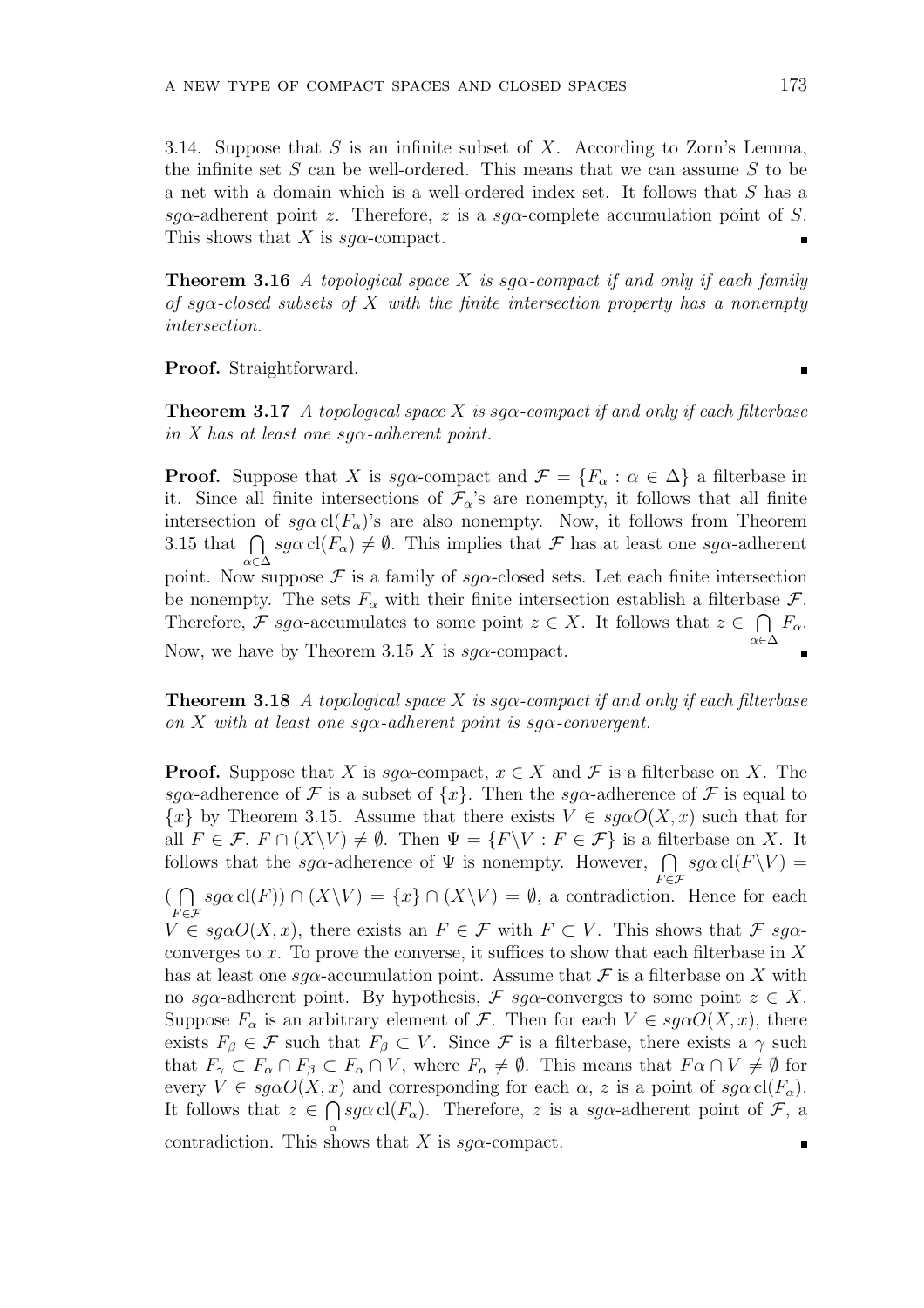$\blacksquare$ 

**Definition 3.19** A subset K of a topological space X is said to be  $sq\alpha$ -closed relative to X if for any cover  $\{U_i : i \in I\}$  of K by sg $\alpha$ -open sets, there exists a finite subset  $I_0$  of I such that  $K \subset \bigcup \{sg\alpha \operatorname{cl}(U_i) : i \in I_0\}$ . We say that X is  $sg\alpha$ closed if X is sg $\alpha$ -closed relative to X. Obviously every set which is sg $\alpha$ -compact relative to X is also sq $\alpha$ -closed relative to X.

**Definition 3.20** Let X be a topological space. A point  $x \in X$  is said to be sgα-θ-cluster point of a net  $\{x_\alpha\}_{\alpha\in\Delta}$  if  $\{x_\alpha\}_{\alpha\in\Delta}$  is frequently in the sga-closure of every  $sq\alpha$ -open set containing x.

**Theorem 3.21** A topological space X is sq $\alpha$ -compact if and only if each net  ${x_{\alpha}}_{\alpha\in\Delta}$  in X, has atleast one sg $\alpha$ -cluster point.

Proof. Similar to the proof of Theorem 3.7.

**Definition 3.22** A filterbase  $\mathcal F$  on a topological space X is said to be:

- (i) sg $\alpha$ - $\theta$ -converge to  $x \in X$  if for each sg $\alpha$ -open set U containing x, there exists  $B \in \mathcal{F}$  such that  $B \subset \text{sg}\alpha$  cl(U).
- (ii)  $sq\alpha$ - $\theta$ -accumulate at  $x \in X$  if  $sq\alpha$  cl(U)  $\cap$   $B \neq \emptyset$  for each sq $\alpha$ -open set U containing x and every  $B \in \mathcal{F}$ .

**Remark 3.23** A filterbase F is  $sq\alpha$ -θ-convergent to a point  $x \in X$  if and only if F contains the collection  $\{sg\alpha \text{ } cl(U) : U \in sg\alpha O(X, x)\}.$ 

**Theorem 3.24** For a topological space  $X$ , the following statements are equivalent:

- (i) X is sq $\alpha$ -closed;
- (ii) Every maximal filterbase  $sq\alpha$ - $\theta$ -converges to some point of X;
- (iii) Every filterbase  $sq\alpha$ -θ-accumulates to some point of X;
- (iv) For every family  $\{V_i : i \in I\}$  of sg $\alpha$ -closed sets that  $\cap \{V_i : i \in I\} = \emptyset$ , there For every jamuy  $\{v_i : i \in I\}$  of  $I$  such that  $\bigcap \{sg\alpha \text{ int}(V_i) : i \in I_0\} = \emptyset$ .<br>exists a finite subset  $I_0$  of  $I$  such that  $\bigcap \{sg\alpha \text{ int}(V_i) : i \in I_0\} = \emptyset$ .

**Proof.** (i)  $\Rightarrow$  (ii): Let F be a maximal filterbase on X. Suppose that F does not sg $\alpha$ -θ-converge to any point of X. Then, by Theorem 3.21,  $\mathcal F$  does not sg $\alpha$ θ-accumulates at any point of X. For each  $x \in X$ , there exist a sgα-open set  $U_x$ containing x and  $B_x \in \mathcal{F}$  such that  $sg\alpha \operatorname{cl}(U_x) \cap B_x = \emptyset$ . The family  $\{U_x : x \in X\}$ is a cover of X by  $sg\alpha$ -open sets. By (i), there exists a finite subset  $\{x_1, x_2, ..., x_n\}$ of X such that  $X = \bigcup \{ sg\alpha \text{ cl}(U_{xk}) : k = 1, 2, ..., n \}.$  Since F is a filterbase, there exists  $F \in \mathcal{F}$  such that  $\mathcal{F}_0 \subset \bigcap \{B_{x_k} : k = 1, 2, ..., n\}$ . It follows that  $\mathcal{F}_0 \subset \bigcap \{X \setminus sg\alpha \text{ cl } (U_{x_k}: k = 1, 2, ..., n\} = X \setminus \bigcup \{sg\alpha \text{ cl }(U_{j}x_k: k = 1, 2, ..., n\} = \emptyset,$ hence  $F = \emptyset$ . This is a contradiction with the definition of filterbase. (ii)  $\Rightarrow$  (iii): Let  $\mathcal{F}_0$  be a filterbase on X. There exists a maximal filterbase  $\mathcal F$  such that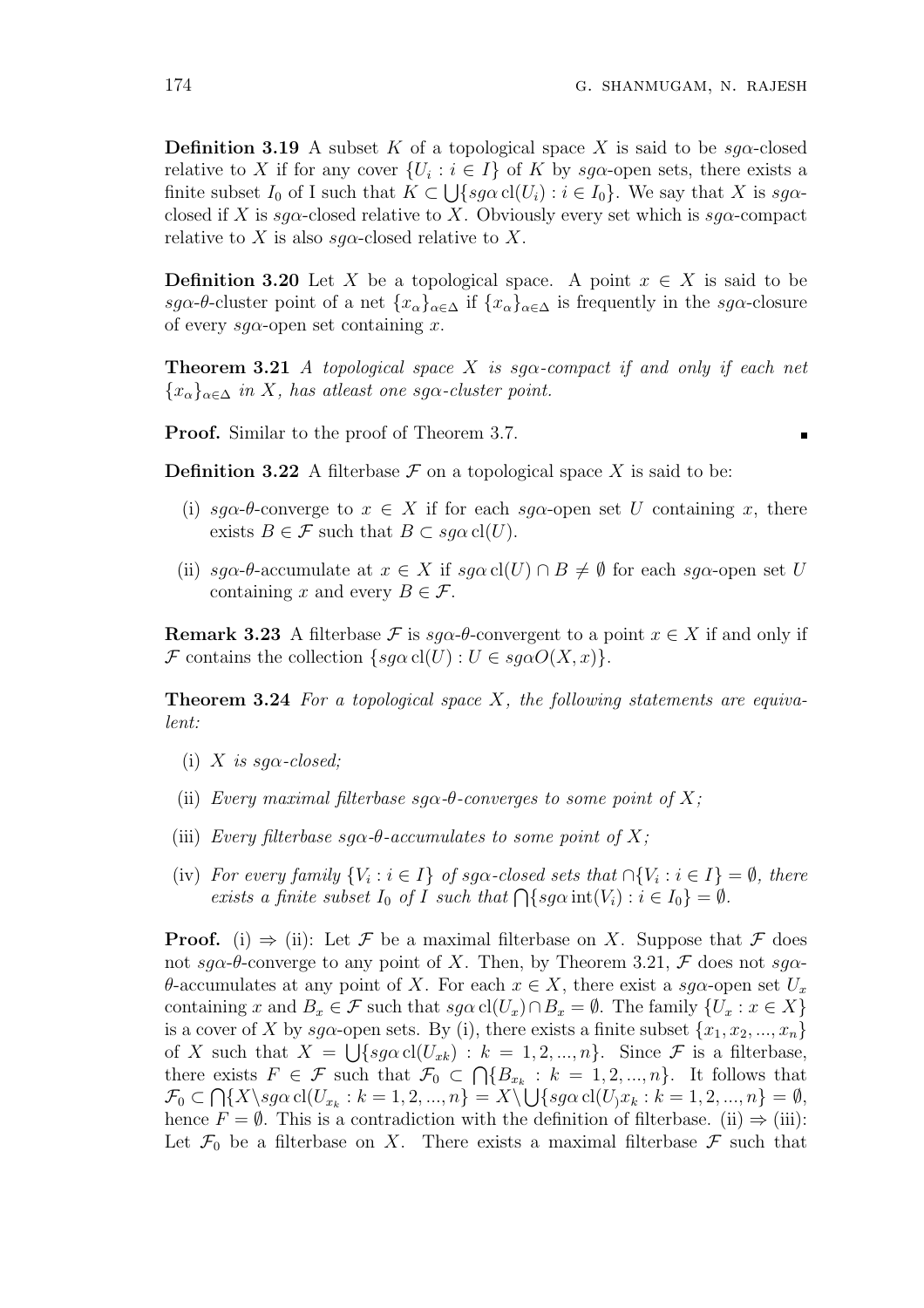$\mathcal{F}_0 \subset \mathcal{F}$ . By (ii),  $\mathcal{F}$  sg $\alpha$ - $\theta$ -converges to some point  $x_0 \in X$ . Let  $F \in \mathcal{F}_0$ . For every  $U \in sg\alpha O(X, x_0)$ , there exists  $B_U \in \mathcal{F}$  such that  $B_U \subset sg\alpha \text{ cl}(U)$ , hence  $sg\alpha$  cl(U)∩B  $\supset$  B<sub>U</sub> ∩B is nonempty, since it contains a member of F. This shows that  $\mathcal{F}_0$  sg $\alpha$ - $\theta$ -accumulates at  $x_0$ . (iii)  $\Rightarrow$  (iv): Let  $\{V_i : i \in I\}$  be any family of  $s g\alpha$ -closed set such that  $\bigcap \{V_i : i \in I\} = \emptyset$ . Let  $\{V_i : i \in I\}$  be any laminy of  $s g\alpha$ -closed set such that  $\bigcap \{V_i : i \in I\} = \emptyset$ . Let  $P(I)$  be the family of all finite subsets of I. Assume that

$$
\bigcap \{ sg\alpha \operatorname{int}(V_i) : i \in J \} = \emptyset \text{ for every } J \in P(I). \tag{**}
$$

Then, the family  $\mathcal{F} = \{$  $\overline{a}$  $\{sg\alpha\operatorname{int}(V_i) : i \in I\} : J \in \mathcal{I}\}\$ is a filterbase on X. By (iii), F sg $\alpha$ -accumulates at some point  $x \in X$ . Since  $\{X \setminus V_i : i \in I\}$  is a cover of X, there exists  $i_0 \in I$  such that  $x \in X \backslash V_{i_0}$ . Then  $X \backslash V_{i_0}$  is a sg $\alpha$ -open set containing x,  $sg\alpha \operatorname{int}(V_{i_0}) \in \mathcal{F}$  and  $sg\alpha \operatorname{cl}(X \backslash V_{i_0}) \cap sg\alpha \operatorname{int}(V_{i_0}) = \emptyset$ . This contradicts the fact that that  $\mathcal F$  sq $\alpha$ -accumulates at x. It follows that  $(**)$  is false. (iv)  $\Rightarrow$  (i): Let  $\{U_i : i \in I\}$  be a cover of X by sg $\alpha$ -open sets. Denote  $V_i = X \setminus U_i$ . (iv)  $\Rightarrow$  (i): Let  $\{U_i : i \in I\}$  be a cover of  $\Lambda$  by sg $\alpha$ -open sets. Denote  $V_i = \Lambda \setminus U_i$ .<br>Then  $\{V_i : i \in I\}$  is a family of sg $\alpha$ -closed sets such that  $\bigcap \{V_i : i \in I\} = \emptyset$ . There Then  $\{v_i : i \in I\}$  is a family of  $sg\alpha$ -closed sets such that  $\bigcap \{v_i : i \in I\} = \emptyset$ . Then  $X = X$  is a finite subset  $\mathcal{I}_0$  of  $\mathcal I$  such that  $\bigcap \{sg\alpha \text{ int}(V_i) : i \in I\} = \emptyset$ . Then  $X = X$  $X \setminus \bigcap \{ sg\alpha \operatorname{int}(V_i) : i \in I_0 \} = \bigcup \{ X \setminus sg\alpha \operatorname{int}(V_i) : i \in I_0 \} = \bigcup \{ sg\alpha \operatorname{cl}(U_i) : i \in I_0 \}.$ 

**Theorem 3.25** A topological space X is sq $\alpha$ -closed if and only if each net  $\{x_{\alpha}\}_{{\alpha\in\Delta}}$ in X has atleast one sq $\alpha$ -θ-cluster point.

Proof. Similar to the proof of Theorem 3.7.

Definition 3.26 Let  $\Delta$  be a directed set.

- (i) A set  $\mathcal{F} = \{x_\alpha : \alpha \in \Delta\}$  sg $\alpha$ -accumulates at a point  $x \in X$  if the net is frequently in every  $U \in sg\alpha O(X, x)$ , that is, for each  $U \in sg\alpha O(X, x)$  and for each  $\alpha_0 \in A$ , there is some  $\alpha \ge \alpha_0$  such that  $x_\alpha \in U$ .
- (ii) The net F sq $\alpha$ -converges to a point  $x \in X$  if it is eventually in every  $U \in sg\alpha O(X, x).$
- (iii) A filterbase  $\mathcal{F} = \{F_{\alpha} : \alpha \in \Gamma\}$  sg $\alpha$ -converges at a point  $x \in X$  if sg $\alpha$ -open subsets  $U_{\alpha}$  of X for each  $\alpha \in \Gamma$  such that  $S \subset$  $\alpha \in \mathcal{F}$  $U_{\alpha}$ .
- (iv) A filterbase  $\mathcal{F} = \{F_{\alpha} : \alpha \in \Gamma\}$  sg $\alpha$ -converges to a point x in X if for each  $U \in s g \alpha O(X, x)$ , there exists an  $F_{\alpha}$  in  $\mathcal F$  such that  $F_{\alpha} \subset U$ .

**Definition 3.27** If  $\mathcal F$  is a filterbase on a topological space X, then the section of F, denoted by  $sec\mathcal{F}$ , is given by  $sec\mathcal{F} = \{A \subset X : A \cap G \neq \emptyset$ , for all  $G \in \mathcal{F}\}.$ 

**Theorem 3.28** If a filterbase  $\mathcal F$  on a topological space X, sq $\alpha$ -θ-adheres to some point  $x \in X$ , then F is sq $\alpha$ -θ-convergent to x.

**Proof.** Let a filterbase  $\mathcal F$  on X, sq $\alpha$ -θ-adhere at  $x \in X$ . Then for each  $U \in$  $sg\alpha O(X, x)$  and each  $G \in \mathcal{F}$ ,  $sg\alpha \, \mathrm{cl}(U) \cap G \neq \emptyset$  so that  $sg\alpha \, \mathrm{cl}(U) \in sec\mathcal{F}$ , for each  $U \in \text{sq}\alpha O(X, x)$ , and hence  $X \setminus \text{sq}\alpha$  cl(U)  $\notin \mathcal{F}$ . Then  $\text{sq}\alpha$  cl(U)  $\in \mathcal{F}$  (as  $\mathcal{F}$  is a filterbase and  $X \in \mathcal{F}$ , for each  $U \in sq\alpha O(X, x)$ . Hence  $\mathcal F$  must  $sq\alpha$ - $\theta$ converge to  $x$ .

 $\blacksquare$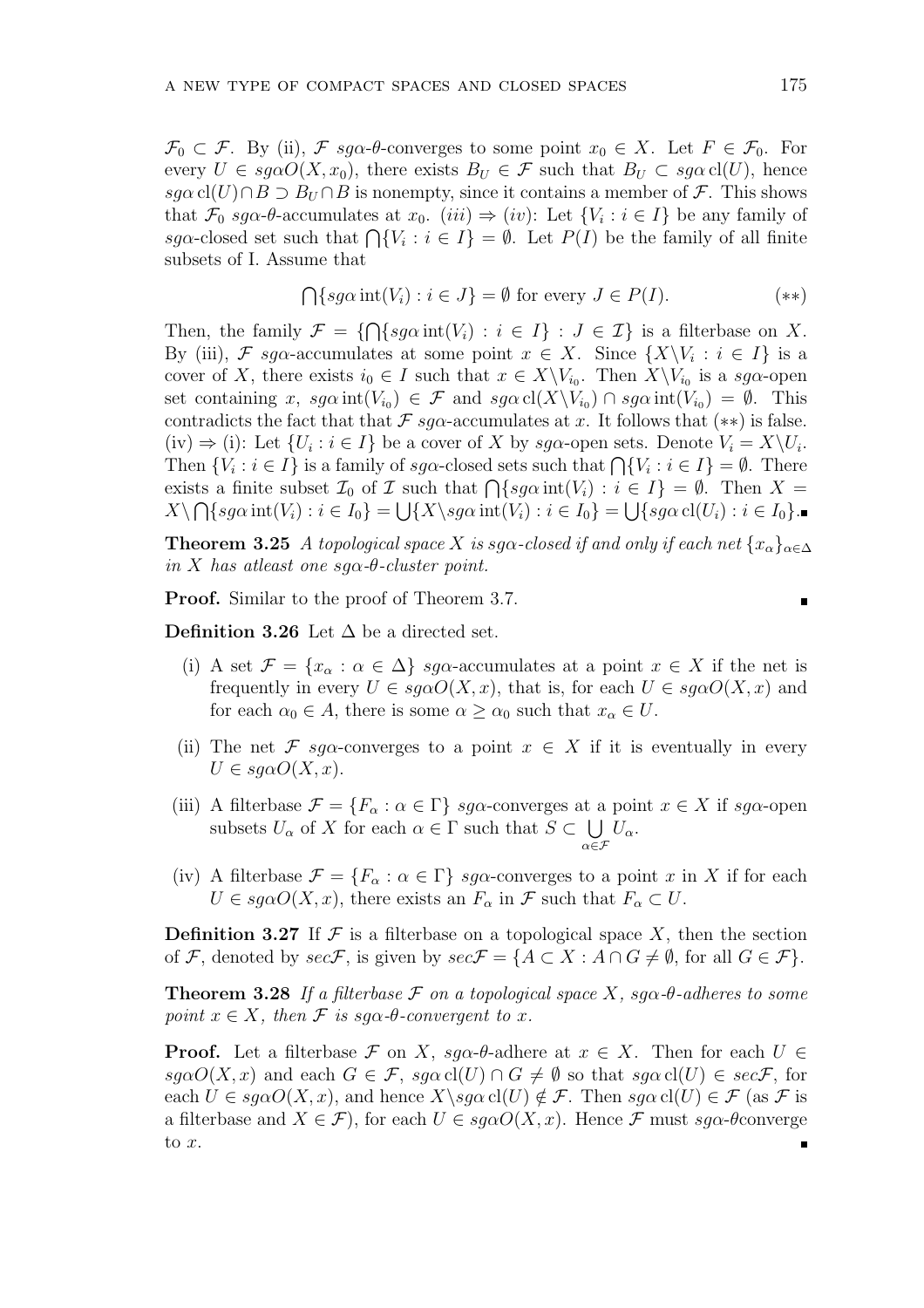**Remark 3.29** Let X be a topological space. Then, for any  $x \in X$ , we adopt the following notions:

- (i)  $\mathcal{F}(sg\alpha_{\theta}, x) = \{A \subset X : x \in sg\alpha \operatorname{cl}_{\theta}(A)\}.$
- (ii)  $\sec\mathcal{F}(sg\alpha_{\theta}, x) = \{A \subset X : A \cap G \neq \emptyset, \text{ for all } G \in \mathcal{F}(sg\alpha_{\theta}, x)\}\$

In the next two theorems, we characterize the  $sg\alpha$ -θ-adherence and  $sg\alpha$ -θ-convergence of filterbase in terms of the above notions.

**Theorem 3.30** The filterbase  $\mathcal F$  on a topological space X, sg $\alpha$ -θ-adheres to a point  $x \in X$  if and only if  $\mathcal{F} \subset \mathcal{F}(sq\alpha_{\theta}, x)$ .

**Proof.** A filterbase F on a topological space X  $sg\alpha$ - $\theta$ -converges at  $x \in X$ .

 $\Rightarrow$  sg $\alpha$  cl(U)  $\cap$  G  $\neq$   $\emptyset$  for all  $U \in \text{sg}\alpha O(X, x)$  and all  $G \in \mathcal{F}$ .

- $\Rightarrow x \in \text{sq}\alpha$  cl<sub>θ</sub> for all  $G \in \mathcal{F}$ .
- $\Rightarrow G \in \mathcal{F}(sq\alpha_{\theta},x)$  for all  $G \in \mathcal{F}.$

$$
\Rightarrow \mathcal{F} \subset \mathcal{F}(sg\alpha_{\theta}, x).
$$

Conversely, let  $\mathcal{F} \subset \mathcal{F}(s g \alpha_{\theta}, x)$ . Then, for all  $G \in \mathcal{F}$ ,  $x \in sg \alpha$  cl<sub> $\theta$ </sub>, so that for all  $U \in \text{sq}\alpha O(X)$  and for all  $G \in \mathcal{F}$ ,  $\text{sq}\alpha$  cl(U)  $\cap G \neq \emptyset$ . Hence,  $\mathcal{F}$  sq $\alpha$ - $\theta$ -adheres to a point  $x$ .

**Theorem 3.31** A filterbase  $\mathcal F$  on a topological space X is sg $\alpha$ -θ-convergent to a point x of X if and only if  $sec\mathcal{F}(sq\alpha_{\theta},x) \subset \mathcal{F}$ .

**Proof.** Let F be a filterbase on X,  $sq\alpha$ - $\theta$ -converging to  $x \in X$ . Then, for each  $U \in \text{sga}O(X)$ , there exist  $G \in \mathcal{F}$  such that  $G \subset \text{bel}(U)$ ; hence

$$
sg\alpha \, \text{cl}(U) \in \mathcal{F} \text{ for each } U \in sg\alpha O(X). \tag{*}
$$

Now,  $B \in \mathit{sec}F(\mathit{sq}\alpha_\theta, x) \Rightarrow X \setminus B \notin \mathit{sec}F(\mathit{sq}\alpha_\theta, x) \Rightarrow x \notin \mathit{sq}\alpha \mathrm{cl}_\theta(X \setminus B) \Rightarrow$  there exists  $U \in \text{sg}\alpha O(X)$  such that  $\text{sg}\alpha \text{cl}(U) \cap (X \backslash B) = \emptyset \Rightarrow \text{sg}\alpha \text{cl}(U) \subset B$ , where  $U \in \text{sq}\alpha O(X) \Rightarrow B \in \mathcal{F}$  (by (\*)). Conversely, let if possible,  $\mathcal{F}$  not belong to sg $\alpha$ -θ-converge to x. Then for some  $U \in sg\alpha O(X)$ , sg $\alpha$  cl(U)  $\notin \mathcal{F}$  and hence  $sg\alpha \, \text{cl}(U) \notin sec\mathcal{F}(sg\alpha_{\theta}, x)$ . Thus, for some  $A \in \mathcal{F}(sg\alpha_{\theta}, x)$ ,

$$
A \cap s g \alpha \operatorname{cl}(U) = \emptyset \tag{**}.
$$

But  $A \in \mathcal{F}(sq\alpha_{\theta}, x) \Rightarrow x \in sg\alpha \text{ cl}_{\theta}(A) \Rightarrow sg\alpha \text{ cl}(U) \cap A \neq \emptyset$ , contradiction  $(**)$ .

We shall now derive some new characterizations of  $sq\alpha$ -closedness in terms of filterbase and the associated concepts.

**Theorem 3.32** A subset A of a topological space X is sq $\alpha$ -closed relative to X if and only if every filterbase  $\mathcal F$  on  $X$  with  $A \in \mathcal F$ , sg $\alpha$ - $\theta$ -converges to a point in  $A$ .

**Proof.** Let A be sq $\alpha$ -closed relative to X and F a filterbase on X satisfying  $A \in \mathcal{F}$ such that F does not  $sq\alpha$ - $\theta$ -converge to any  $a \in A$ . Then to each  $a \in A$ , there corresponds some  $U_{\alpha} \in sg\alpha O(X, a)$  such that  $sg\alpha \, cl(U_{\alpha}) \notin \mathcal{F}$ . Now  $\{U_a : a \in A\}$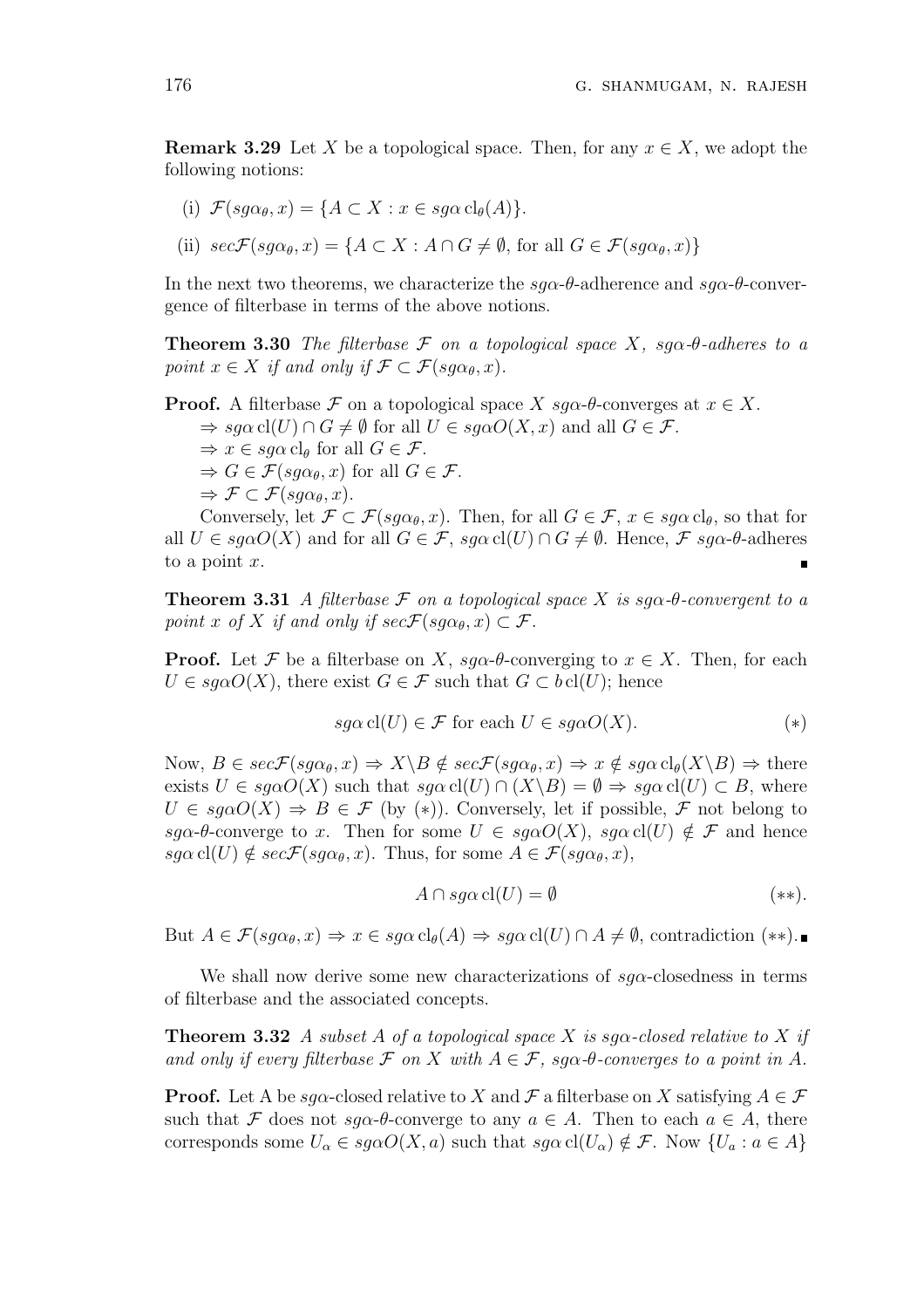is a cover of A by sg $\alpha$ -open sets of X. Then  $A \subset$  $\binom{n}{k}$  $i=1$  $sg\alpha \, \text{cl}(U_{ai}) = U \, \text{(say)} \text{ for}$ some positive integer n. Since F is a filterbase,  $U \in \mathcal{F}$  and hence  $A \in \mathcal{F}$ , which is a contradiction. Conversely, let A be not  $sg\alpha$ -closed relative to X. Then for some cover  $U = \{U_\alpha : \alpha \in \Lambda\}$  of A by sg $\alpha$ -open sets of  $X, \mathcal{F} = \{A \setminus \bigcup \Lambda_0 \subset \Lambda\}$  is a  $\alpha \in \Lambda_0$ filterbase on X. Then the family  $\mathcal F$  can be extended to an ultra-filter  $\mathcal F^*$  on X. Then  $\mathcal{F}^*$  is a filterbase on X with  $A \in \mathcal{F}^*$  (as each F of  $\mathcal{F}$  is a subset of A). Now for each  $x \in A$ , there exist  $\beta \in \Lambda$  such that  $x \in U_\beta$ , as U is a cover of A. Then for any  $G \in \mathcal{F}^*, G \cap (A \backslash sg\alpha \text{ cl}(U_\beta) \neq \emptyset,$  so that  $G \nsubseteq sg\alpha \text{ cl}(U_\beta)$  for all  $G \in \mathcal{G}$ . Hence  $\mathcal{F}^*$  cannot sg $\alpha$ - $\theta$ -converge to any point of A. This contradiction proves the desired result.

**Theorem 3.33** Let X be any topological space such that every filterbase  $\mathcal F$  on X, with the property that  $\bigcap^{n}$  $i=1$  $sg\alpha \operatorname{cl}_{\theta}(G_i) \neq \emptyset$  for every finite subfamily  $\{G_1, G_2, .... G_n\}$ of  $\mathcal F$  sg $\alpha$ - $\theta$ -adheres in X, then X is a sg $\alpha$ -closed space.

**Proof.** Let U be any ultrafilter on X. Then  $\mathcal U$  is a filterbase on X and also for each finite subcollection  $\{U_1, U_2, \dots, U_n\}$  of  $\mathcal{U}$ ,  $\sum_{n=1}^{\infty}$  $i=1$  $sg\alpha \operatorname{cl}_{\theta}(U_i) \supset$  $\sum_{n=1}^{\infty}$  $i=1$  $U_i \neq \emptyset$  so that  $U$  is a filterbase on X with the given condition. Hence by hypothesis,  $U$ sg $\alpha$ -θ-adheres. Consequently, the space X is sg $\alpha$ -closed.

**Definition 3.34** A filterbase  $\mathcal F$  on a topological space X is said to be:

- (i)  $sg\alpha$ -θ-linked if for any two members  $A, B \in \mathcal{F}$   $sg\alpha \operatorname{cl}_{\theta}(A) \cap sg\alpha \operatorname{cl}_{\theta}(B) = \emptyset;$
- (ii)  $sg\alpha$ - $\theta$ -conjoint if for every finite subfamily  $A_1, A_2, ..., A_n$ of  $\mathcal F$  sg $\alpha$  int( $\bigcap^n$  $i=1$  $sg\alpha \operatorname{cl}_{\theta}(A_i) \neq \emptyset.$

**Theorem 3.35** In a sg $\alpha$ -closed topological space X, every sg $\alpha$ -θ-conjoint filterbase sq $\alpha$ - $\theta$ -adheres in X.

**Proof.** Consider any  $sa\alpha$ - $\theta$ -conjoint filterbase  $\mathcal F$  on a  $sa\alpha$  -closed space X. We first note from Theorem 3.31 that, for  $A \subset X$ ,  $sg\alpha \text{ cl}_{\theta}(A)$  is  $sg\alpha$ -closed. Thus,  $\{sg\alpha \operatorname{cl}_{\theta}(A) : A \in \mathcal{F}\}\$ is a collection of  $sg\alpha$ -closed sets in X, such that  $sg\alpha$  int(  $sg\alpha \, \mathrm{cl}_{\theta}(A_i)) \neq \emptyset$  for any finite subcollection  $A_1, A_2,...A_n$  of  $\mathcal{F}$ . Thus,  $i=1$ by Theorem 3.32,  $\bigcap^{n}$  $\{sg\alpha \operatorname{cl}_{\theta}(A) : A \in \mathcal{F}\}\neq \emptyset$ , that is, there exists  $x \in X$  such  $i=1$ that  $x \in sg\alpha \text{ cl}_{\theta}(A)$  for all  $A \in \mathcal{F}$ . Hence  $\mathcal{F} \subset \mathcal{F}(sg\alpha_{\theta}, x)$  so that by Theorem 3.30,  $\mathcal{F}$  sg $\alpha$ - $\theta$ -adheres at  $x \in X$ .  $\blacksquare$ 

**Theorem 3.36** Every filterbase  $\mathcal F$  on a topological space  $X$  with the property that  ${s q \alpha \operatorname{cl}_{\theta}(G) : G \in \mathcal{F}_0} \neq \emptyset$  for every finite subset  $\mathcal{F}_0$  of  $\mathcal{F}$ , sq $\alpha$ -θ-adheres in X if and only if for every family F of subsets of X for which the family  $\{sg\alpha \text{ cl}_{\theta}(F) :$ and only if for every family  $\mathcal F$  of subsets of  $\Lambda$  for which the family  $\{sg\alpha c l_{\theta}(F):\ F\in\mathcal F\}$  has the finite intersection property, we have  $\bigcap \{sg\alpha c l_{\theta}(F): F\in\mathcal F\}\neq\emptyset$ .